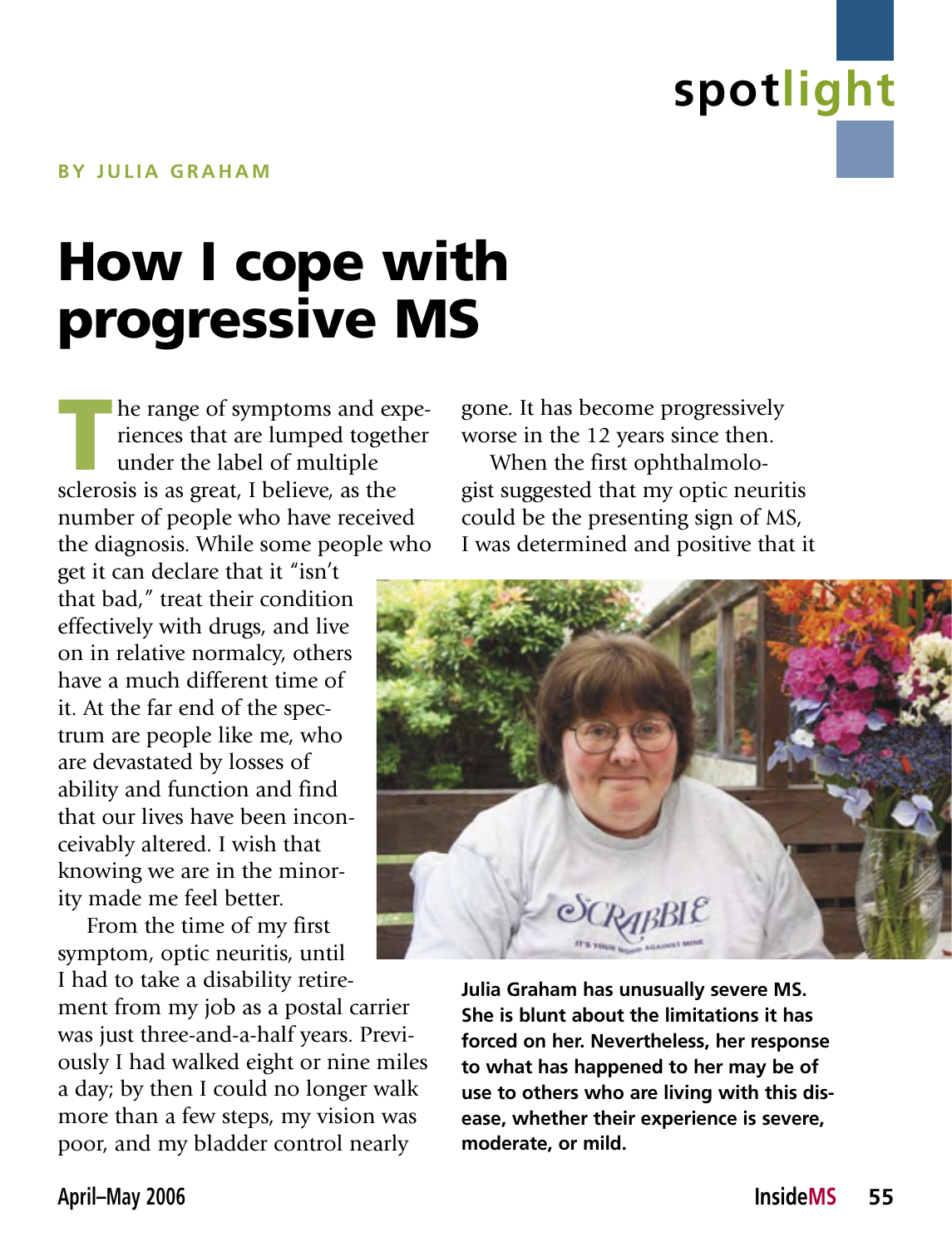wouldn't get me. One of my sisters had been diagnosed with MS so I knew what it looked like—and I didn't want any part of it. (Now there are three of us in a family of ten siblings who cope with the progressive form of it.) I had always been healthy and kept a good attitude. Surely I could overcome anything. That's what I was thinking, but I was wrong.

I tried a lot of things to make it better: chiropractic therapy, yoga, bee stings, a macrobiotic diet, acupuncture, heavy doses of antibiotics, and, when it became

### I slowly shifted my perspective to an attitude of acceptance.

available, the first disease-modifying therapy. Nothing worked. In fact, when I took the interferon therapy I happened to be in the 5% of people who reacted with the side effect of infection. Mine was unusual, a huge systemic infection that resulted in several extended stays in the hospital, multiple surgeries, and two years time to recover.

I hung onto my optimism through it all. But I finally got the picture. I'm a person disabled by a horrid disease that I'll live with until I die. When the anesthesiologist came to talk with me before a surgery I asked him to put a little something in the IV mix so I wouldn't have to wake up. But that didn't happen. I'm still here.

Because of my nature and personality I slowly shifted my perspective to an attitude of acceptance. Today I acknowledge and deal with the negative aspects of my

existence. I have good family, friends, and helpers who feed me, get me into and out of bed with a mechanical lift, and much more.

Voice-recognition software on my computer gives me the ability to communicate by e-mail and letters. With a highspeed Internet connection I can view live Webcams in places from the Trinidad Pier in northern California to Times Square in New York City. I play Scrabble with people or on the computer, and enjoy the beauty of flowers and birds in my backyard.

For many years I've solved cryptograms for fun. Now I am creating some of my own and have a Web site to share them with others at **www.jgpuzzles.com**.

I liked myself as I was before all this happened and I miss being that person. My life is nothing like what I would have chosen or hoped for myself and I think I have plenty of justifiable reasons to complain. I try to allow myself to complain without guilt. There are some moments when I feel enough contentment that I verge on happiness, and, every day, I do the best I can. ■

Julia plays Scrabble on her porch in the year-round moderate climate of Northern California.

**InsideMS** invites you to comment on this story. Have your feelings about MS been similar to Julia's in any way? Or completely different? You may reply by e-mail (**editor@nmss.org**) or paper mail (**InsideMS**, 733 Third Avenue, 3rd floor, New York, NY 10017).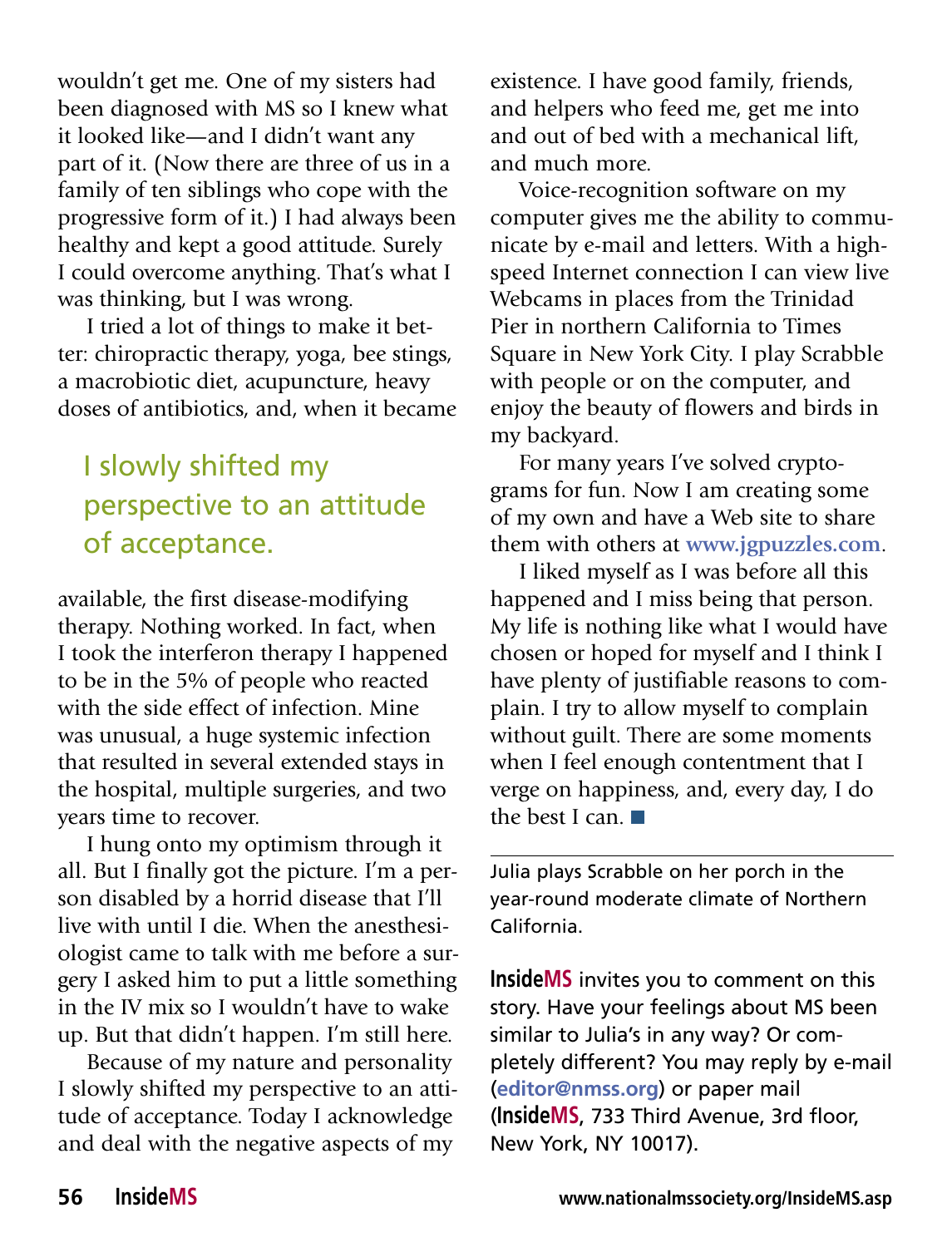# An afterword to Julia's story

#### **BY KAYE HOOPER, RN, RM, MPH, MSCN, NURSE CONSULTANT USA/AUSTRALIA**

I haven't met Julia or spoken directly with her, but in my many years of MS nursing, I have met other "Julias."

She tells of her personal experience of living with severe MS—the disappointments and the achievements. Julia zeros

in on some important issues in her story, ones I would like to highlight for everyone who is facing MS.

One of the first challenges Julia discusses is the matter of being diagnosed with MS that turns out to be a very severe type. Julia is in the minority. As she points out, this is a stark reality for her.

#### **The majority of**

**people diagnosed with MS do not have severe MS.** Indeed, the majority of

people with MS do not have other family members who have MS. But even though most people diagnosed with MS will not encounter the severe course Julia has experienced, each person faces personal grief and sadness, has very real losses, and has to work for redirection after being

diagnosed. These are universals, even though, as Julia reminds us, not everyone with MS has the same story!

**Management and treatment of MS are important regardless of the level of** 

> **severity.** I have always told my patients to get information. There is plenty of help out there. MS health professionals have knowledge and skills to share. Other people who live with MS may understand exactly what you're going through. Don't feel that once diagnosed you're all alone. You can

make a start finding help that works for you by asking your health-care professional and by calling your National MS Society chapter. The toll-free number (**1- 800-FIGHT-MS**) automatically connects callers to the nearest Society office.

Today, there are choices among therapies to control MS. None are perfect but they really do work to delay the

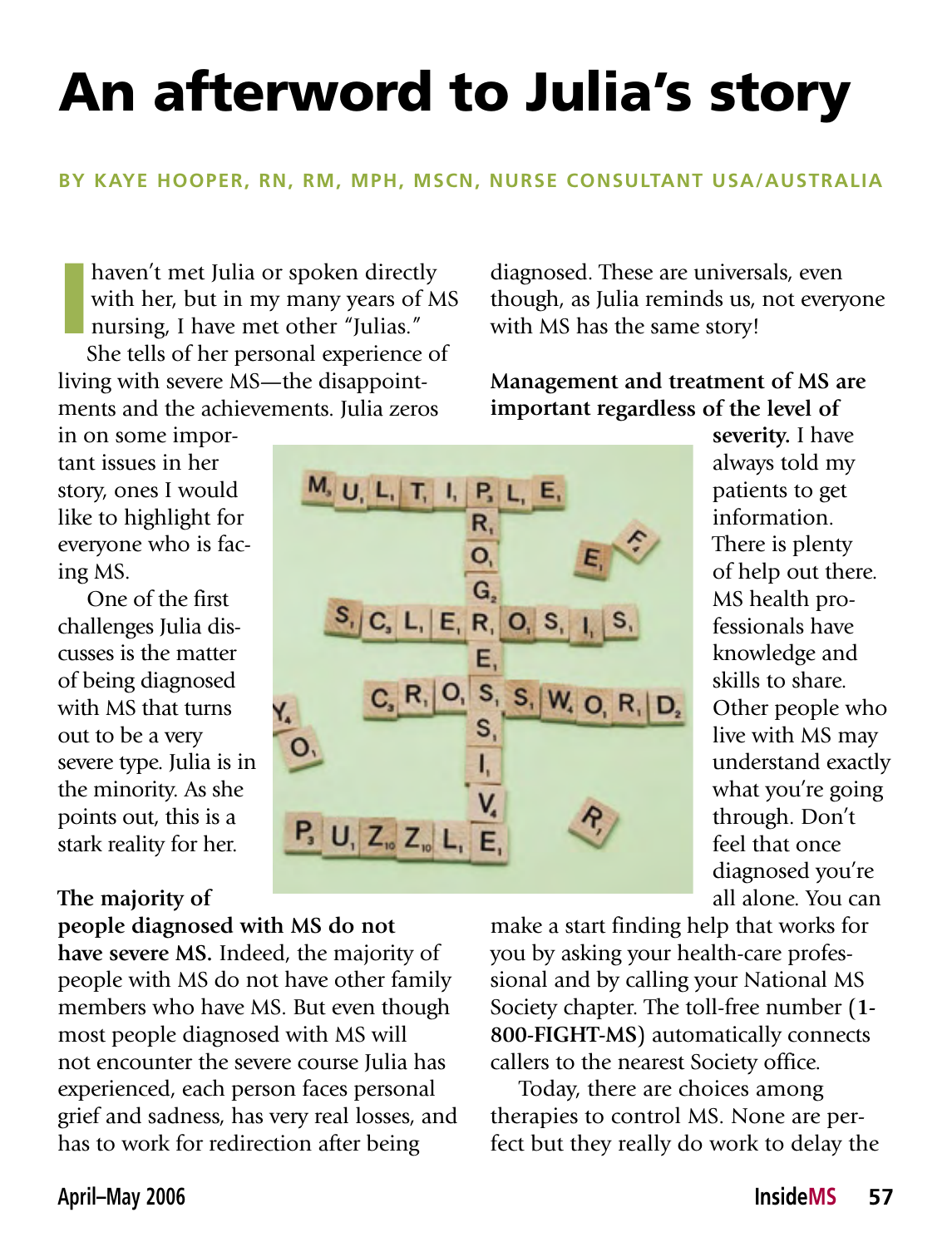onset of disabilities for many people. In addition, there are treatments and management tools that reduce symptoms and help maintain quality of life for almost everyone.

**Julia's support network is a great example for everyone.** Julia acknowledges the importance of family, friends, and caregivers around her. These people are her support in her daily life. Everyone with MS needs a network! Having a network of specialists means you can access MS information from many sources in order to make the best choices. Importantly, because MS affects not only you, the person with MS, but your family members and friends, there is help for them too. There are self-help groups, counselors, Web casts, publications, and educational programs focused on what you, your family members, employers, or caregivers need.

**Make your environment user-friendly and safe.** Dwellings, vehicles, and work spaces can be modified to accommodate MS needs. There are specialist health professionals (occupational therapists, for example) who can advise on how to make an environment safer and easier to get around. Major improvements may come from minor changes like installing hand rails or changing how you use available rooms. Financial aid or volunteer help may be available for planning and construction of larger-scale home modifications, such as creating an accessible bathroom or kitchen. Making changes to the home can remove some of the restrictions caused by disability, increasing personal freedom.

Julia sees herself as **"optimistic and having a positive attitude"** despite her significant losses. This has helped her persevere and see beyond her MS. Julia is a great deal more than MS. She's developed new interests, channeled her skills, and learned to use the Internet for Scrabble games and the cryptograms she creates.

We have to acknowledge that some days it's hard to see anything but the negative. Feeling sad or blue happens to most people, and it's part of being diagnosed with MS. But continuing to feel blue or negative day after day is not normal. It may be a sign of clinical depression. There is an increased incidence of depression in people with MS, which is not necessarily connected to how disabled a person is. **Getting diagnosis and treatment for depression is very important.** 

Julia's story is her unique story. She's traveling a difficult road and she has stubbornly persevered. When she says quietly that she does the best she can, I hear her telling us that part of how she copes with MS is taking time to smell the roses. ■

Kaye Hooper is the author of the National MS Society booklet "Managing Progressive MS", which outlines symptom management



and coping strategies when progressive MS makes the road rougher. Ask your chapter for a copy, or visit **nationalms society.org/Brochures-ManagingProg1.asp** to read it online.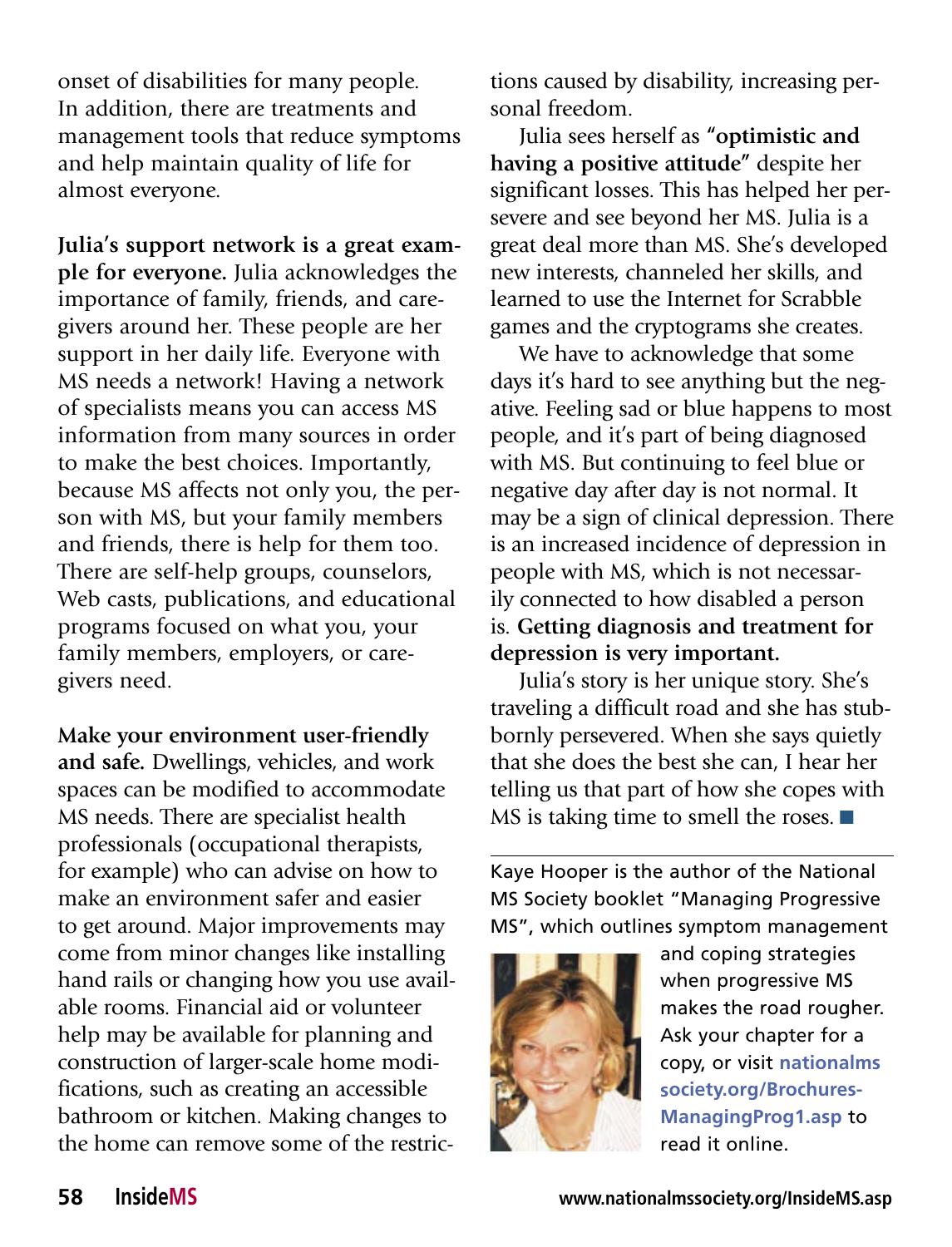## Armies of information for people with progressive MS

sk your chapter about the Society's free pamphlets and fact<br>sheets first. We also suggest that ety's free pamphlets and fact sheets first. We also suggest that you search the Society's Web site using keywords "progressive MS". You'll find more than 600 references, including archived Web casts and research reports.

Finally, we've listed here some of the most highly praised books, but there are many others, including a rainbow of first person accounts. These books may be in your chapter's lending library. Prices from Demos cite a special discount when you order from their Web site.

#### **Meeting the Challenge of Progressive**

**Multiple Sclerosis** by Dr. Patricia K. Coyle and June Halper, MSN, ANP, FAAN. 136 pp. Demos, 2001, \$21.95.

"Starting with Chapter 4, 'Managing the Symptoms,' the language is understandable, intelligent, friendly, enlightened, and enlightening. All aspects of health issues are addressed—even sex, housing,



Patricia K. Coyle, MD June Halper, MSN, ANE FAAN

Multiple

**A Self-Care Guide to Wellness** 

Nancy J. Holland, 1910,<br>and June Halper, 1458,

adaptive equipment, filing for benefits, insurance, and taxes!

This book is a 'must have' for every person with primary- and secondaryprogressive MS."

—Dale K. Goodman, for **InsideMS**.

**Multiple Sclerosis: A Self-Care Guide to Wellness, 2nd edition** edited by Nancy J. Holland, EdD, and June Halper, MSN, RN, CS, ANP. 288 pp. Demos, 2005. \$19.95.

"Written with detail and consideration for someone who has MS. … It explains medicines, gives the bad and good ... the resources … and practical information with respect. It has great

> insight into all foreseeable problems of someone with MS. Although it takes care to explain mainstream medicine, it doesn't reject a person's right to try alternatives. I don't know the authors, but they did a great job.

Since I was diag-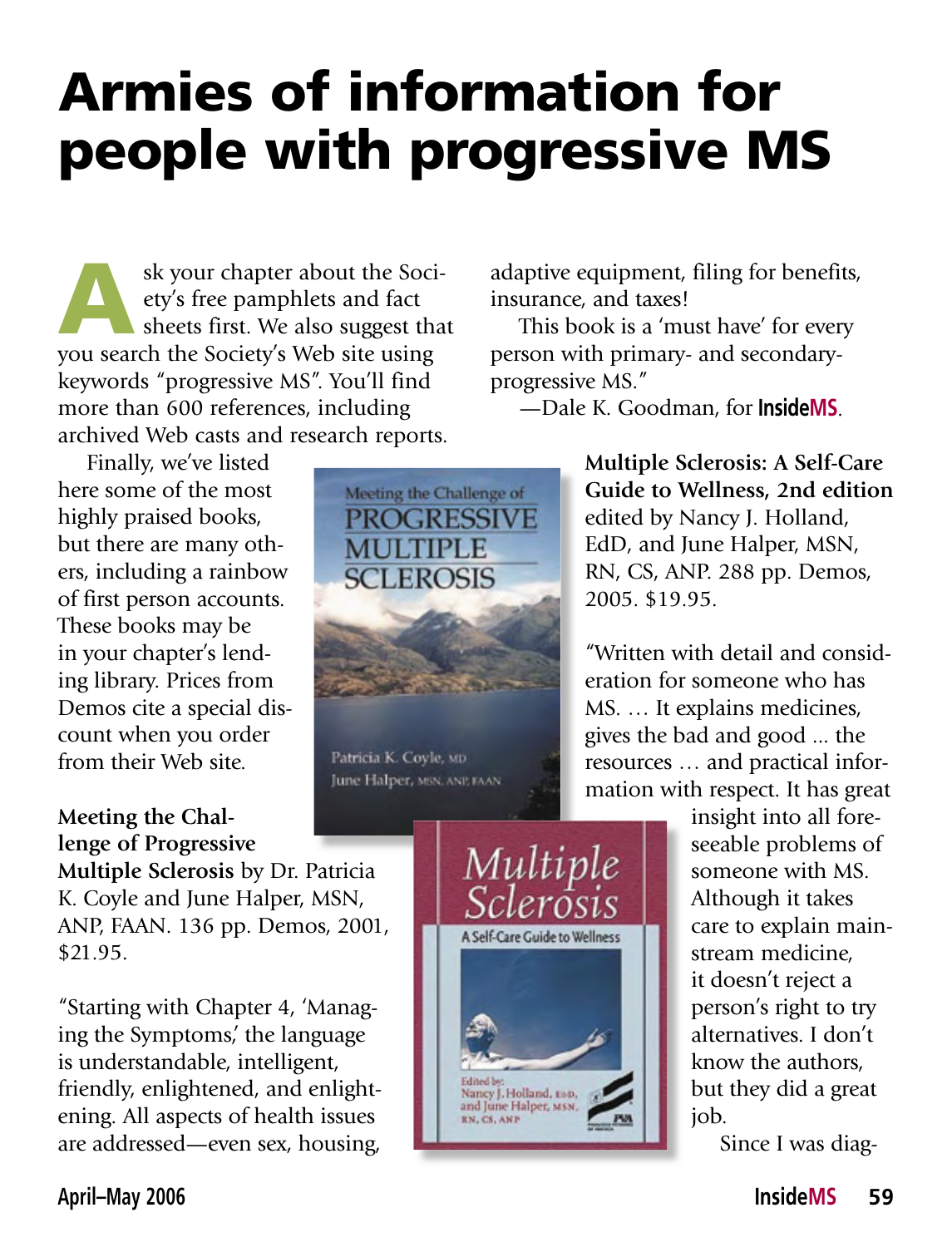nosed with MS years ago, I read every book on MS. This book is going right on my kitchen shelf …" —M. Wit, on **Amazon.com**.

**Multiple Sclerosis: The Questions You Have; The Answers You Need, 3rd edition** edited by Rosalind Kalb, PhD. 659 pp. Demos, 2005. \$33.98.



There is much to recommend for those seeking substantial knowledge of MS in one book."

"This user-friendly manual will help caregivers deal with home care from financial and health-care decisions to day-to-day basics. There is practical information on medical emergencies, home adaptations, avoiding burnout, travel and leisure activities, and long-term planning. … Clear illustrations show appropriate equipment and techniques for moving or transferring a person with disabilities.

This book should lighten the load for anyone giving or receiving care at home."

—Theodosia T. Kelsey, OTR, FAOTA, a home-care specialist, for **InsideMS**. [An MS-specific edition of this book should be available later this year.]

—Tom Houle, Persons with MS International Committee, for **MS in Focus**.

**The Comfort of Home, an Illustrated Step-by-Step Guide for Caregivers, 2nd edition**, by Maria M. Meyer with Paula Derr, RN. 384 pp. Care Trust Publications, available through Demos, 2002. \$23.



Multiple<br>Sclerosis

THE QUESTIONS **YOU HAVE THE ANSWERS YOU NEED** *ard edition* 

Rosalind C. Kalb, Ph.D.

**Avoiding Attendants from Hell: A Practical Guide to Finding, Hiring, & Keeping** 

> **Personal Care Attendants, 2nd Edition**, by June Price, with illustrations by Barry Whitesell. 120 pp. Science & Humanities Press, 2002. \$16.95.

"The author writes from twenty years of personal experience hiring, managing, and when needed, firing personal-care attendants … The book is spiral-bound and well organized. While it is not presented in large print,